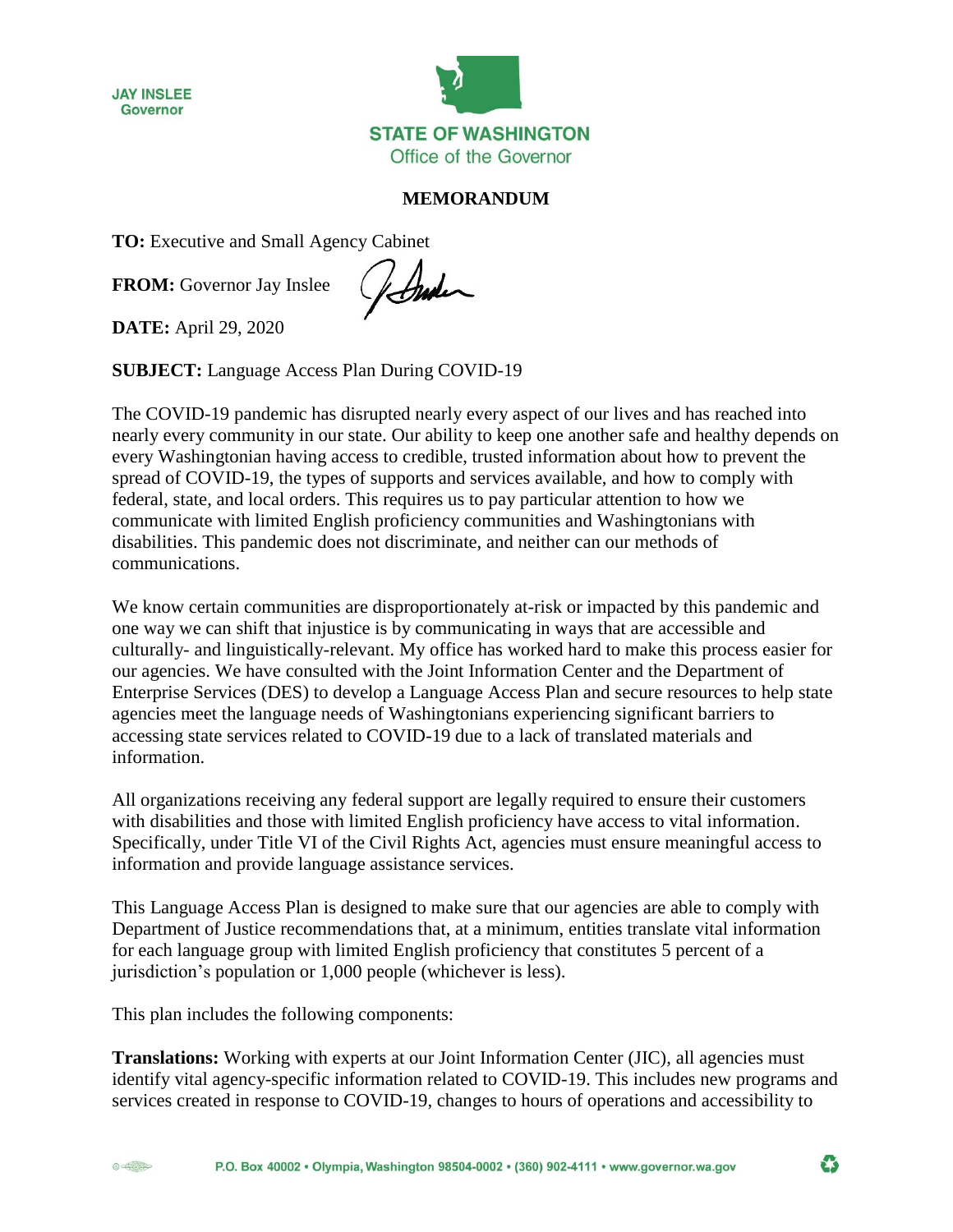Executive and Small Agency Cabinet April 29, 2020 Page 2

the public, and other information that is pertinent to immigrant and limited English proficient (LEP) Washingtonians. Once this information is identified, we have established a process that allows agencies to send those documents and information to DES. The DES will coordinate translating the materials into 37 languages with a Master Contract vendor who will expedite the translations. I have authorized funding for the state to cover the costs of these translations. Once the materials are translated and approved by each agency, the information will be available on the agency's website as well as at coronavirus.wa.gov.

**Telephonic Interpretation:** All agencies must have a contract in place with a telephonic interpretation service, which is available under DES Master Contract 02819. Agencies may already have this in place, but if not, contact DES for assistance. Once an agency signs a telephonic interpretation service contract, the agency must list information about the availability of telephonic interpretation service on the agency website.

**Dual- and Multi-lingual Employee Pool:** To better utilize the expertise and skills within our state agencies, all agencies must coordinate with OFM State HR to compile a list of employees who are dual- or multi-lingual. Agencies must send a list of employees that are certified translators, certified interpreters, or others who receive dual language pay as part of their job. These employees may be called on to provide emergency translation, interpretation, or other duties related to language access.

## **Next Steps**

The JIC and DES will provide support to agencies as they begin to implement the Language Access Plan. I expect each agency to comply with this directive.

| <b>Cabinet Agency Responsibilities</b>                         | <b>Timeline</b>               |
|----------------------------------------------------------------|-------------------------------|
| <b>Identify Single Agency Representative</b>                   | By May 1, 2020                |
| Identify a single point of contact to coordinate with the      |                               |
| COVID-19 Response Language Access Lead and submit their        |                               |
| name to JIC3@mil.wa.gov.                                       |                               |
| <b>Attend Language Access Plan Implementation Webinar</b>      | Live options:                 |
| (optional)                                                     |                               |
| The Joint Information Center's Community Engagement Task       | May 4, 2020 2:30-3:30 PM      |
| Force will host a webinar for all interested agencies to learn | May 5, 2020 2:30-3:30 PM      |
| about how to implement this Language Access Plan. Send list    | May 6, 2020 12:00-1:00 PM     |
| of participant names to COVID-19 Response Language Access      |                               |
| Lead at JIC3@mil.wa.gov. Agencies can send up to 10 staff      | *Slide deck will be           |
| members.                                                       | available for those unable to |
|                                                                | attend.                       |

## **Implementation Checklist:**